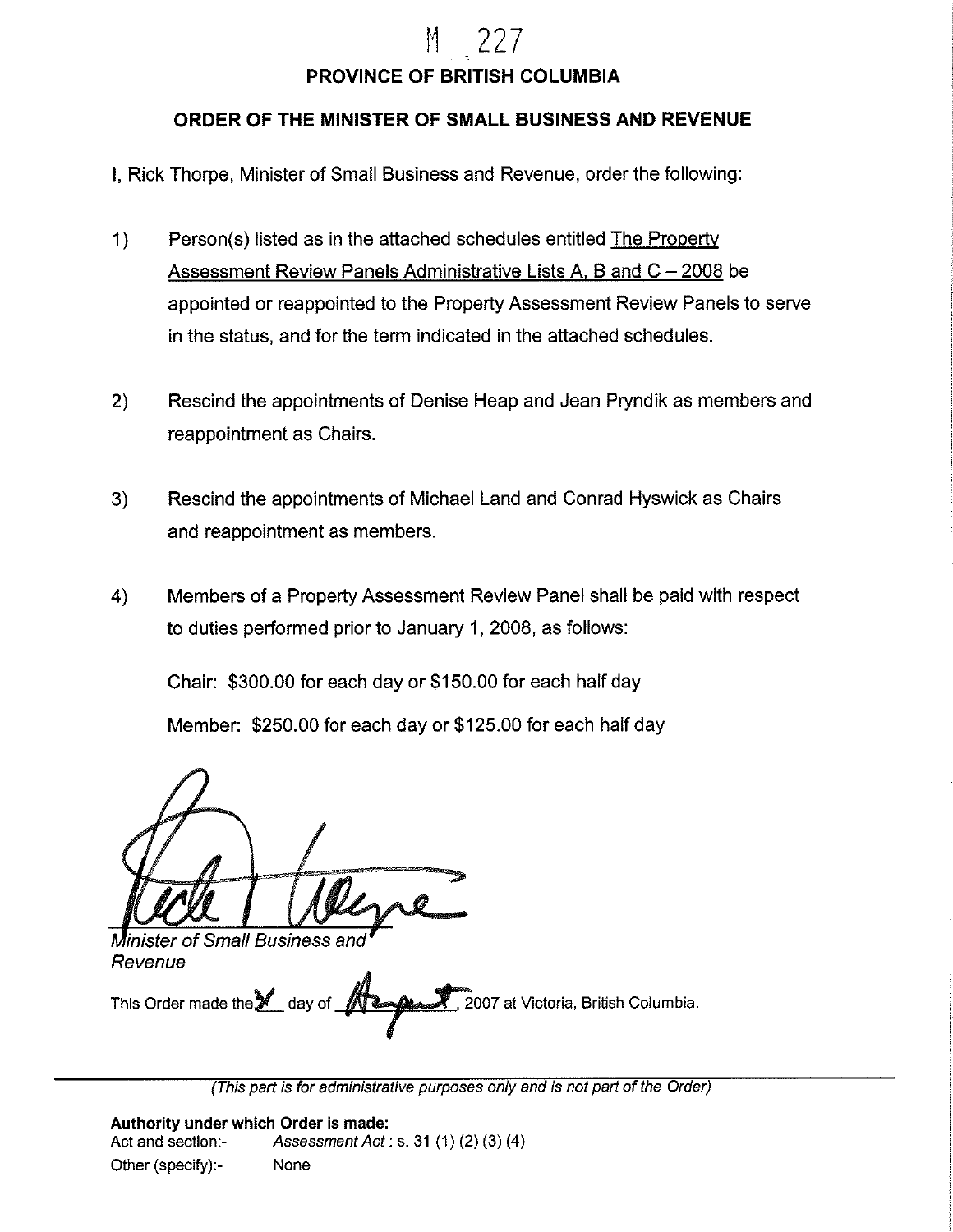# 08/17/2007 FRI 13:57 FAX 604 7752197 MINISTRY OF ECONOMIC DEV

 $\ddot{\phantom{a}}$ 

### 07/05/07 THU 10:44 FAX 250 356 6924

SBBR PARP

#### **SCHEDULE** PROPERTY ASSESSMENT REVIEW PANEL **ADMINISTRATIVE LIST A-2008**

|                                                      | Position                       | Last name   | <b>First</b>   | Middle    | City         | Term                                |  |  |  |  |
|------------------------------------------------------|--------------------------------|-------------|----------------|-----------|--------------|-------------------------------------|--|--|--|--|
|                                                      | Chair Re-appointments - 2 Year |             |                |           |              |                                     |  |  |  |  |
|                                                      | Chair                          | Taylor      | Charles        | Terrence  | Chilliwack   | November 1, 2007 - November 1, 2009 |  |  |  |  |
|                                                      | Chair                          | Staub       | Hartmut Konrad |           | White Rock   | November 1, 2007 - November 1, 2009 |  |  |  |  |
| Ӿ<br>Rescind as Member and Appoint as Chair - 2 Year |                                |             |                |           |              |                                     |  |  |  |  |
|                                                      | Chair                          | Pryndik     | Jean.          | Έ         | Fort St John | Pronouncement - November 1, 2009    |  |  |  |  |
| Chair Appointments - 3 Year                          |                                |             |                |           |              |                                     |  |  |  |  |
|                                                      | Chair                          | Wilmott     | Robert         | Brian     | Vancouver    | November 1, 2007 - November 1, 2010 |  |  |  |  |
|                                                      | Chair                          | Ricuardson  | Ronald         | William   | Abootsford   | November 1, 2007 - November 1, 2010 |  |  |  |  |
|                                                      | Chair                          | Taggart     | John           | Alexandra | Richmond     | November 1, 2007 - November 1, 2010 |  |  |  |  |
|                                                      | Chair                          | Christensen | Stewart        | Clifton   | Terrace      | November 1, 2007 - November 1, 2010 |  |  |  |  |
| $K$ Rescind as Member and Appoint as Chair - 3 Year  |                                |             |                |           |              |                                     |  |  |  |  |
|                                                      | Chair                          | Heap        | Denise         | Hilda     | Victoria     | Pronouncement - November 1, 2010    |  |  |  |  |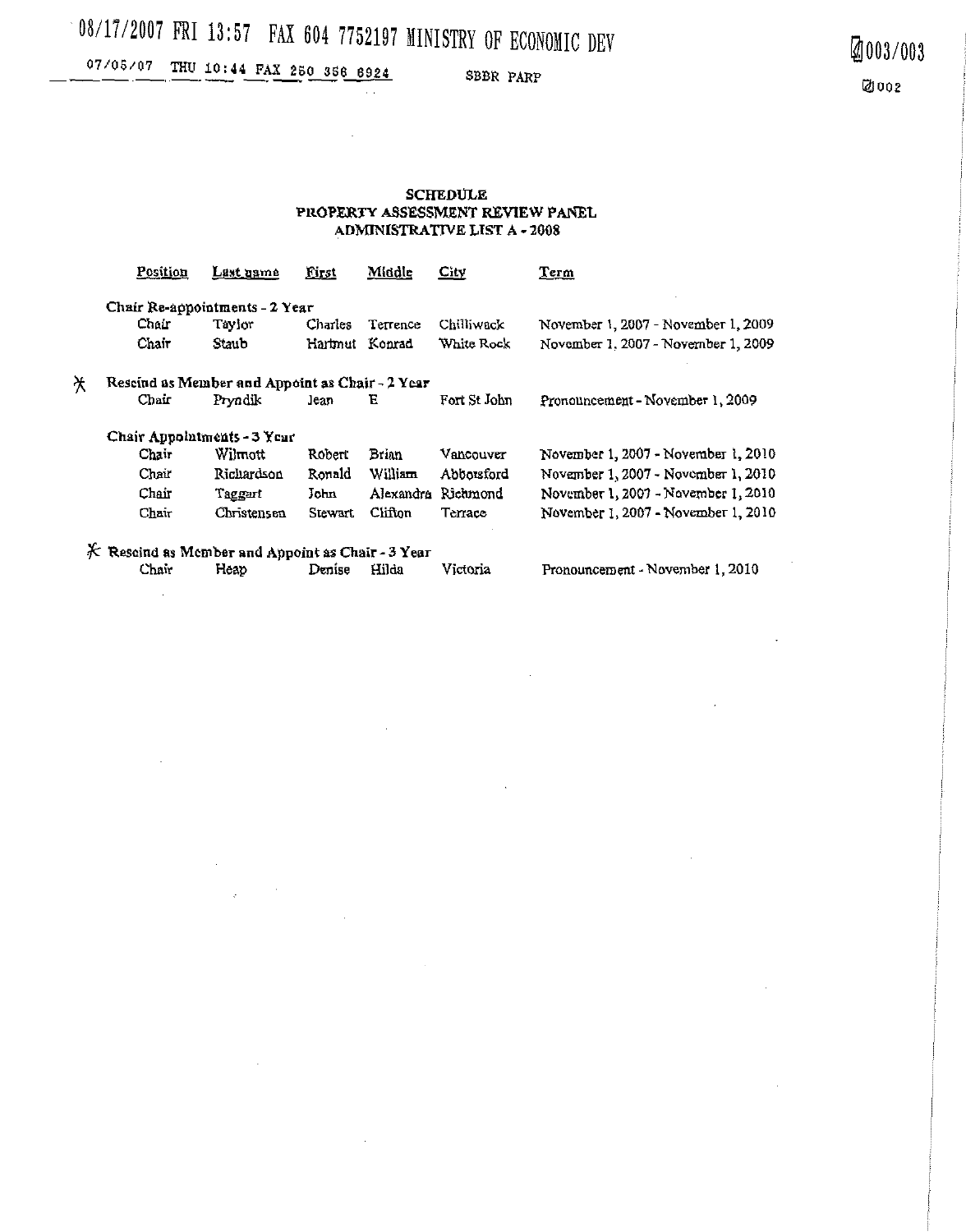## 08/17/2007 FRI 13:55 FAX 604 7752197 MINISTRY OF ECONOMIC DEV

07/18/07 WED 15:01 FAX 250 356 6924

 $\star$ 

SBBR PARP

 $\sim$   $\sim$ 

#### **SCHEDULE** PROPERTY ASSESSMENT REVIEW PANEL ADMINISTRATIVE LIST B-2008

|                                                 | <u>Position</u>    | Last name  | First     | <u>Middle</u> | City              | Term                                |  |  |  |  |
|-------------------------------------------------|--------------------|------------|-----------|---------------|-------------------|-------------------------------------|--|--|--|--|
| Member Re-appointments - 2 Year                 |                    |            |           |               |                   |                                     |  |  |  |  |
| 1                                               | Member             | Cull       | Brenna    | Anne          | Creston           | November 1, 2007 - November 1, 2009 |  |  |  |  |
| 2                                               | Member             | Doull      | Elspeth   | J             | Creston           | November 1, 2007 - November 1, 2009 |  |  |  |  |
| 3                                               | Member             | Miller     | Sharon    | Elaine        | Dawson Creek      | November 1, 2007 - November 1, 2009 |  |  |  |  |
| 4                                               | Member             | McCaughey  | Jennifer  | Ang           | Victorla          | November 1, 2007 - November 1, 2009 |  |  |  |  |
| 5                                               | Member             | Fryer      | Derek     | John          | Chilliwack        | November 1, 2007 - November 1, 2009 |  |  |  |  |
| 6                                               | Member             | Reynolds   | Fredrick  | George        | Mission           | November 1, 2007 - November 1, 2009 |  |  |  |  |
| 7                                               | Momber             | Ritter     | Claus     |               | White Rock        | November 1, 2007 - November 1, 2009 |  |  |  |  |
| 8                                               | Member             | Mason      | Pio       | Richard       | Delta             | November 1, 2007 - November 1, 2009 |  |  |  |  |
| 9                                               | Member             | Tate       | Robert    | Wilson        | Delta             | November 1, 2007 - November 1, 2009 |  |  |  |  |
| 10                                              | Member             | Mackleston | Frank     |               | Richmond          | November 1, 2007 - November 1, 2009 |  |  |  |  |
| 11                                              | Member             | Macintosh  | Richard   | McBride       | Courtenay         | November 1, 2007 - November 1, 2009 |  |  |  |  |
| 12                                              | Member             | Minger     | Rachel    | Marie         | <b>Burns Lake</b> | November 1, 2007 - November 1, 2009 |  |  |  |  |
| Member Appointments- 2 Year                     |                    |            |           |               |                   |                                     |  |  |  |  |
|                                                 | 13 Member          | Klassen    | Abraham   |               | Burnaby           | November 1, 2007 - November 1, 2009 |  |  |  |  |
| 14                                              | Member             | Chambers   | Michael   | Francis       | Fort St John      | November 1, 2007 - November 1, 2009 |  |  |  |  |
| Member Re-appointments - 3 Year                 |                    |            |           |               |                   |                                     |  |  |  |  |
|                                                 | 15 Member          | McPhee     | Elizabeth | Louise        | Vancouver         | November 1, 2007 - November 1, 2010 |  |  |  |  |
| 16                                              | Member             | Johal      | Sataam    | Singh         | Burnaby           | Navember 1, 2007 - November 1, 2010 |  |  |  |  |
| 17                                              | Member             | Chin       | Melvin    |               | Vancouver         | November 1, 2007 - November 1, 2010 |  |  |  |  |
| 18                                              | Member             | Chow       | William   |               | Bumaby            | November 1, 2007 - November 1, 2010 |  |  |  |  |
| 19                                              | Mamber             | McRitchie  | Alasdair  | Grant         | Port Coquitiant   | November 1, 2007 - November 1, 2010 |  |  |  |  |
| 20                                              | Member             | Greenwood  | Frank     | Weston        | Powell River      | November 1, 2007 - November 1, 2010 |  |  |  |  |
| 21                                              | Member             | Jupe       | Raymond   | John          | Nanaimo           | November 1, 2007 - November 1, 2010 |  |  |  |  |
| 22                                              | Member             | Kent       | Robin     | Elizabeth     | <b>Smithers</b>   | November 1, 2007 - November 1, 2010 |  |  |  |  |
|                                                 | 23 Member          | Dielissen  | Thomas    | James         | Prince George     | November 1, 2007 - November 1, 2010 |  |  |  |  |
| Member Appointments - 3 Year                    |                    |            |           |               |                   |                                     |  |  |  |  |
|                                                 | 24 Member Rantucci |            | Emma      | H             | Kelowna           | November 1, 2007 - November 1, 2010 |  |  |  |  |
| Rescind as Chair and Appoint as Member - 3 Year |                    |            |           |               |                   |                                     |  |  |  |  |
| 25.                                             | Member             | Hyswick    | Conrad    | Lee           | Abbotsford        | November 1, 2007 - November 1, 2010 |  |  |  |  |
|                                                 | 26 Member          | Lane       | Michael   | John          | Saanichton        | November 1, 2007 - November 1, 2010 |  |  |  |  |